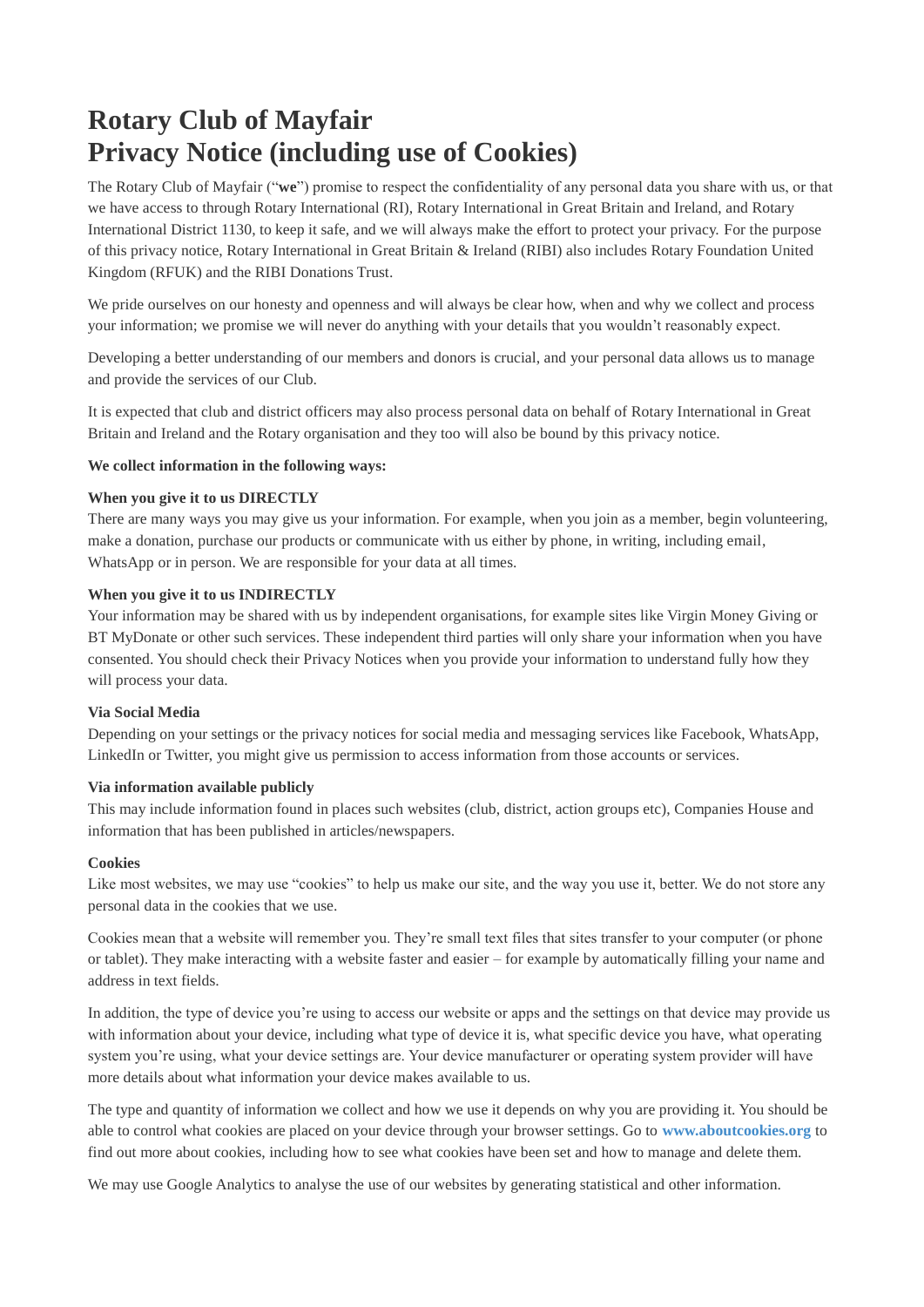Details captured during your visit to our websites will include, but are not limited to, traffic data, location data, weblogs and other communication data and the resources you access. However, all data collected is anonymous and will not identify you as an individual.

Google, not the Rotary Club, stores this activity information. You can view Google's privacy notice **[here](http://www.google.com/privacypolicy.html)** .

To opt out of being tracked by Google Analytics across all websites visit their website **[here](https://tools.google.com/dlpage/gaoptout)** .

# **What personal information we collect and how we use it**

We will only ever capture the minimum amount of information that we need to in relation to your membership, donation or services we provide to you and we promise to keep your information secure. The personal data we will usually collect is:

- •Your name
- •Your contact details
- •Your date of birth
- •Your bank or credit card details (as relevant to the service provided)
- •Details of the enquiry, service or product

Where it is appropriate, we may also ask for additional information

#### **How we will use your data**

We will use your personal data for the legitimate interest of conducting core business activities, these will include:

- •Administer your membership or donation, including processing Gift Aid
- •Provide you with the services, products or information you asked for
- •Providing services, products, guidance or information to clubs and districts for their general activities, including Disclosure and Barring Service checks
- •Communicating organisational messages and information to members, district and club officers
- •Facilitate conference, training seminars, meetings and other special event planning
- •Supporting 'The Rotarian' and 'Rotary' magazines
- •Supporting The Rotary Foundation (TRF) and the Rotary Foundation United Kingdom
- •Providing information and updates to district and club officers on RI and RIBI programmes and service projects
- •Preparation of Rotary directories
- •Identifying candidates for Presidential and Foundation appointments to conferences.

•Appointments to committees, club and district offices, task forces and other assignments within the Rotary organisation

•To present our website and its contents to you and to allow you to participate in interactive features on our website

- •For HR/Employment records for staff
- •Keep a record of your relationship with us
- •Understand how we can improve our services, products or information
- •In any other way we may describe when you provide the information
- •For any other purposes with your consent

# **Sensitive information**

We do not collect any personal information on members classified as 'sensitive' under GDPR.

## **Employees**

We will collect all personal information required to comply with employment legislation, including where necessary sensitive information. This may include medical information and where additionally appropriate we may perform a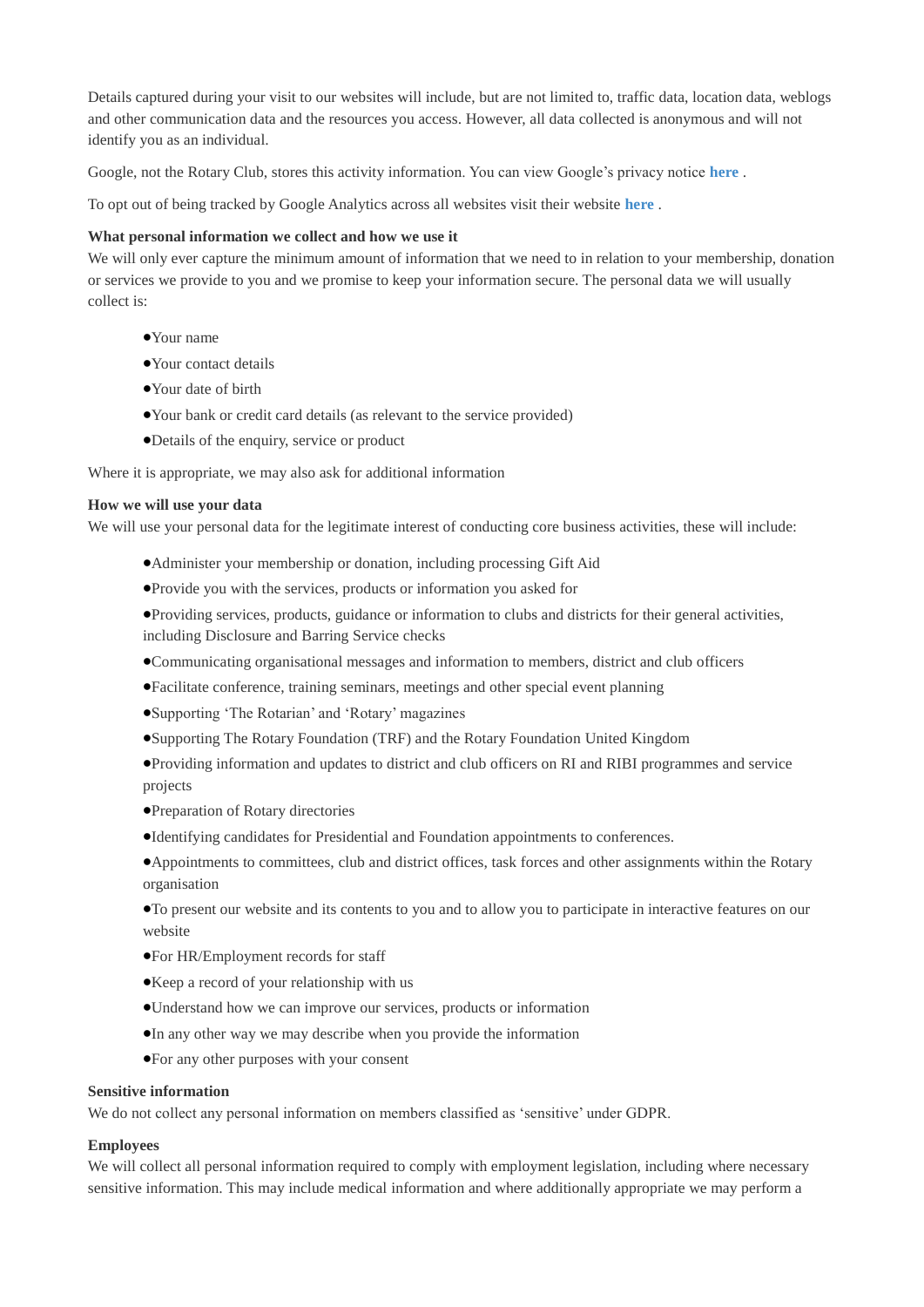criminal record search. To prevent discrimination and to ensure diversity, we may request information from the employee on religion, sexuality and ethnicity.

## **Interact, Rotakids and under 18's data**

We do not collect information from under 18's. Interact and Rotakids clubs are managed through the identified Rotarian member contact.

The RIBI District Youth Exchange Association operates as a separate entity to RIBI and RI and is responsible for the organisation of Rotary youth exchange programmes. You can view their privacy notice by visiting their website **[here](https://www.youthexchange.org.uk/) .**

## **CCTV**

In order to prevent and detect crime, and to ensure the safety of our members and staff, we may operate audio and video recording devices. These recording are operated and controlled by our own staff and club members. We would only share this information when requested to do so as required by law, police investigation, or if pertinent to judicial or governmental investigation.

## **Recording Telephone Calls**

We may use a voice-telephony system. From time to time we may record calls for the purposes of:

- •providing clarification and confirmation of information given or received
- •enabling quality monitoring
- •enabling effective staff training

If recording is in operation, callers will be informed that their calls are being recorded for these purposes by a prerecorded opening greeting message when they call the Support Centre.

Data recorded by the telephone voice recording system will only be used for the purposes set out above. The data shall be held securely and accessed by authorised users only. Within the scope of usage described above, we may export data from the voice recorder. Exported data shall be stored in secure locations but be deleted within 12 months of capture.

## **Data Sharing**

## **1) Our service/host providers**

In the course of our legitimate business activities, there may be a need for us to share, or give access to, your personal data to third parties that provide us with services or host our applications/software that you may access. For example, but not limited to:

- •Banking organisations those that provide our banking/payment services
- •Our magazine publishers and distribution providers
- •Our event management software provider

•Heart Internet – our RIBI Template database, Data Management System (DMS) and rotarygbi.org secure hosting service provider

- •HMRC for Gift Aid, tax and employment details
- •MailChimp our communication mailing software service provider
- •Google services such as Contacts, Groups, Drive and Gmail
- •WhatsApp contact Groups
- •Rotary International
- •Rotary International in Great Britain and Ireland
- •Snap Surveys Limited our survey software support and host provider

We will ensure that data processing agreements, compliant with GDPR, are in place before sharing with, or giving access to, your data with any of our service/host providers.

## **2) Sharing within the Rotary organisation**

The Rotary organisation is made up of Rotary International, The Rotary Foundation (TRF), Rotary International in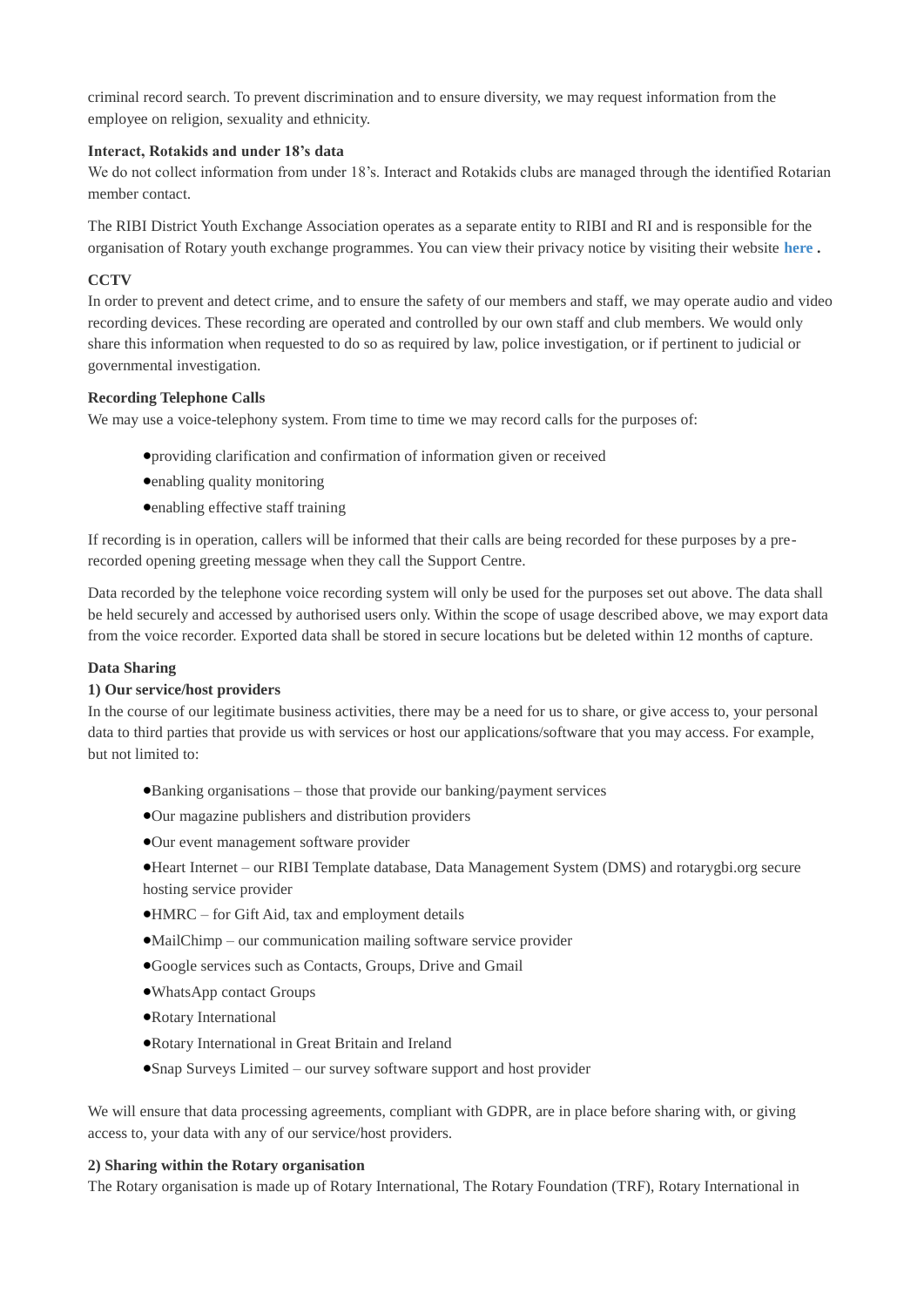Great Britain and Ireland, the Rotary Foundation United Kingdom (RFUK) and the RIBI Donations Trust, Rotary International District 1130 (Rotary in London) and our Club.

When you give information to us it may be shared within the wider organisation to facilitate your membership or donations and to provide the service afforded to you as part of that membership/donation. We will ensure that data processing agreements, compliant to GDPR, are in place before sharing your data within the wider organisation.

Rotary clubs and districts within Rotary International in Great Britain and Ireland are data processors for some of your personal information associated with your membership and will process your data in accordance with the RIBI privacy notice. Clubs and districts also collect personal data for their individual club and district activities and are therefore also independent data controllers. This means they are also legally responsible for protecting your data under GDPR legislation whilst in their safekeeping and will have their own privacy notices in this respect.

## **3) Sharing with third parties**

We will never commercially sell your personal data to anyone else.

We will only ever share your personal data in other circumstances, not listed above, if we have your explicit and informed consent at the time of collection. However, we may need to disclose your details if required to the police, other agencies, for example HMRC, regulatory bodies or our legal advisors.

#### **How we keep your information safe and who has access to it**

We ensure that there are appropriate physical and technical controls in place to protect your personal details. For example, confidential paper records are securely stored, our online forms are encrypted and our network is protected and routinely monitored. Confidential paper waste is shredded before disposal.

We undertake regular reviews of who has access to information that we hold to ensure that your personal information is only accessible by appropriate staff, Rotary members and our service/host providers. We do comprehensive checks on the companies we use before we work with them and put a contract in place that sets out our expectations and requirements, especially regarding how they manage the personal data they may have access to as part of providing those services.

We have a duty to report certain types of personal data breaches to the relevant supervisory authority, and where feasible, we will do this within 72 hours of becoming aware of the breach. If a breach is detected and likely to result in a high risk of adversely affecting you, we will inform you without undue delay.

#### **Where we store your information**

Your personal information will be hosted securely within the UK or the EU, or by Rotary International in Great Britain & Ireland or by Rotary International in the USA.

Rotary International runs some of its operations outside the European Economic Area (EEA). Although they may not be subject to the same data protection laws as organisations based in the UK, we will take steps to make sure they provide an adequate level of protection in accordance with UK data protection law. By submitting your personal information to us you understand your personal data will be transferred, stored and processed at a location outside the EEA. You can view Rotary International's privacy notice by visiting their website **[here](https://my.rotary.org/en/privacy-policy) .**

## **How long we retain your information and how we keep it up to date**

We will only keep your information for as long as we need it to assist you with your enquiry, process your membership, donation, event registration or other services associated to your Rotary membership. There are statutory timescales on how long we should keep your information, for example, gift aid transactions must be retained indefinitely, employment records for 6 years after an employee leaves, financial records must be kept for 7 years, information associated with Health & Safety for three years after an event. We shall delete your information according to these statutory limits, or according to guidance issued by the Information Commissioner.

Individual members are responsible for keeping their own personal data up to date and have access to the RIBI Data Management System (DMS) or My Rotary on the RIBI website for this purpose. In addition, where necessary, we will keep your information accurate and up-to-date.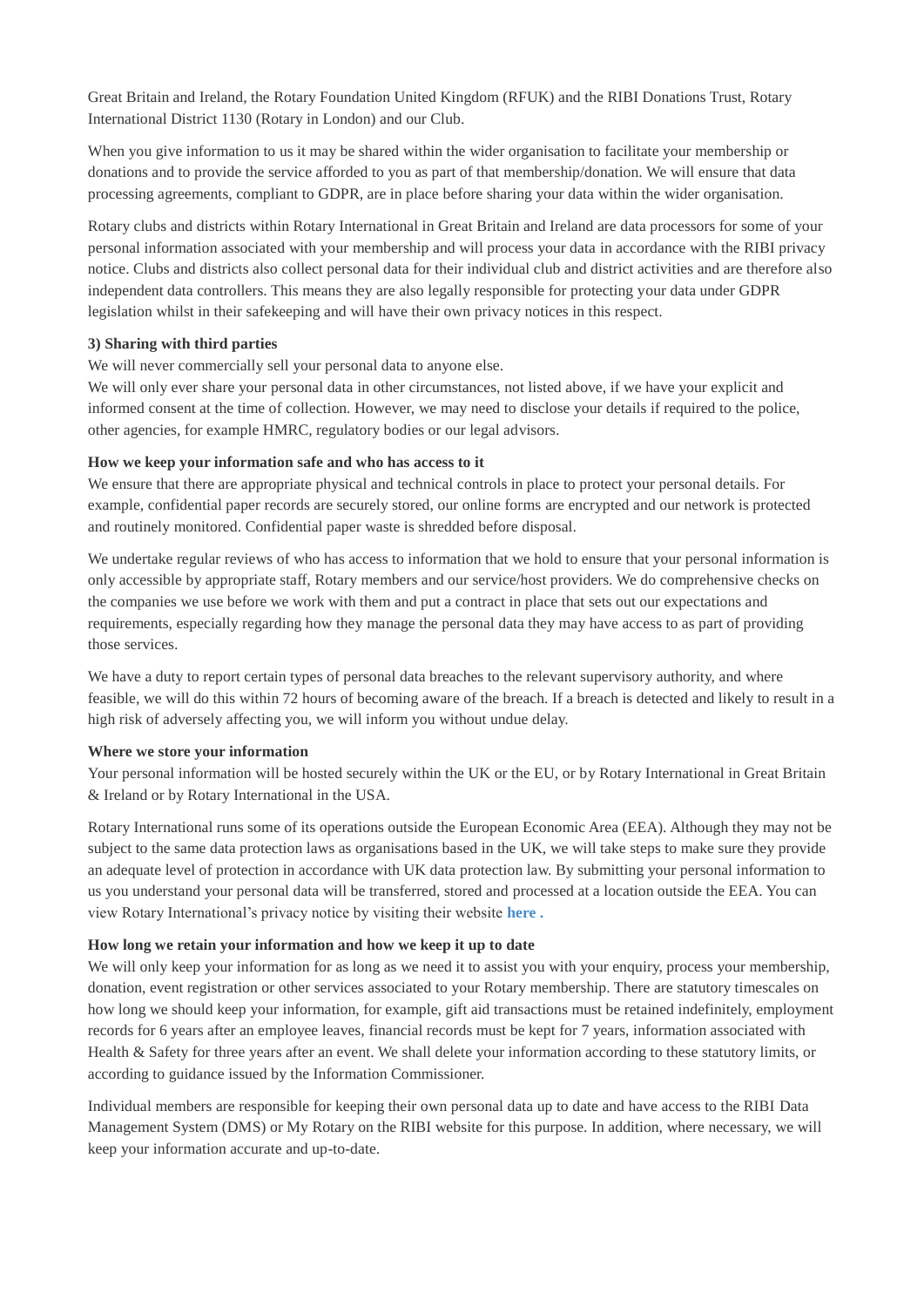#### **Your rights**

The General Data Protection Regulations gives you certain rights and these are listed below for your convenience, further clarification of your rights is available on the **[Information Commissioners website](https://ico.org.uk/for-organisations/guide-to-the-general-data-protection-regulation-gdpr/individual-rights/)**

•You have a right to be informed when your personal data is being collected, what is collected and how it will be used or shared.

•You have a right of access to your personal data: the right of access allows you to be aware of and verify the lawfulness of the processing of your personal data. Members and donors have access to their personal data via self-service systems such as the RIBI Data Management System (DMS) or My Rotary via the RI website. You can also request a copy of the information which we hold on you. This information will be provided free of charge, unless the request is found to be manifestly unfounded or excessive then a reasonable fee will be charged. The application should be made in writing, by letter or email, and addressed to the Secretary, contact details shown below, enclosing two proofs of identification.

Applicants should be aware that where requests are manifestly unfounded or excessive, in particular because they are repetitive, the Club can:

- charge a reasonable fee taking into account the administrative costs of providing the information; or - refuse to respond.

•You have a right in certain circumstances to have inaccurate personal data rectified, blocked (restrict processing), erased (right to be forgotten), or destroyed.

•You have a right in certain circumstances to object to the processing of your personal data for such reasons as direct marketing, automated decision making, profiling; although we can confirm we make no decisions on you using an automated process.

•You have a right in certain circumstances to data portability.

In certain situations, these rights may not apply, for example if you are a valid member we will need to communicate with you about your membership and those services afforded to you as part of that membership; you hold a club or district office and we need to communicate with you in relation to that office, in which case you will not be able to unsubscribe from these communications.

We collect and process your personal data through legitimate interests or because you have provided it to us to enable us to deliver a service to you. We will only process your personal data as you would reasonable expect us to. You can opt out of our general member mailings at any time.

Finally, if you are unhappy with how we have processed your information, you have the right to lodge a complaint with the Office of the Information Commissioner, contact details below.

## **Changes to this privacy notice**

We may change this privacy Notice from time to time. If we make any significant changes in the way we treat your personal information we will make this clear on our website www.rotarygbi.org or by notifying you directly.

#### **Our contact details**

Club Secretary Rotary Club of Mayfair Challoner House 19 Clerkenwell Close London EC1R 0RR

Tel: 07907 093647 Email: RotaryMayfair@gmail.com

## **Complaints**

If you are unhappy with how we have processed your personal information, please firstly contact the Secretary, details above. If you are still unhappy you may contact the following: